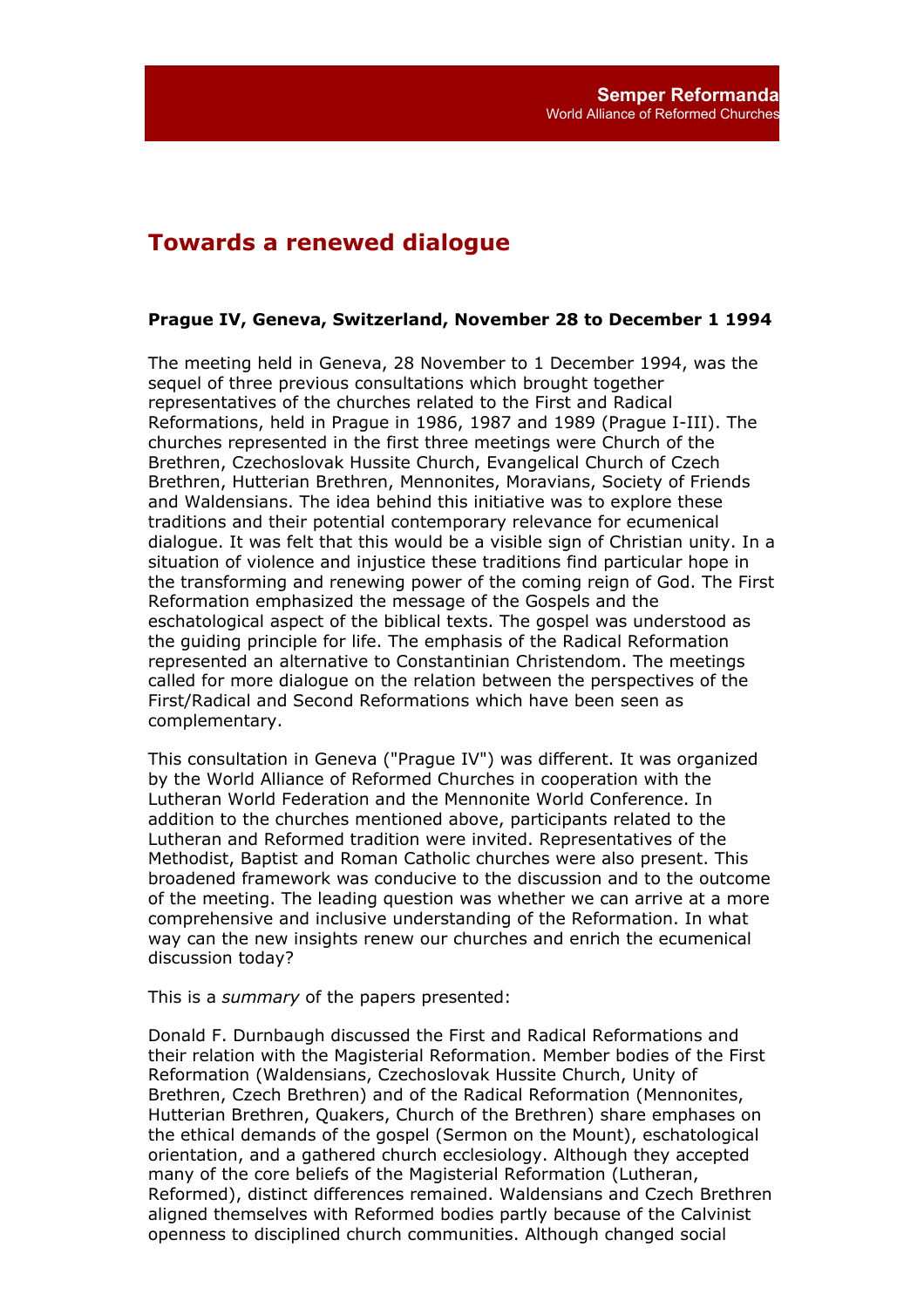conditions in the late 20th century have brought both dissenting and mainstream churches more closely together, there still remain a number of divergent views on substantive doctrinal issues. Responses to the paper by D.F. Durnbaugh were given by V. Bruce Rigdon (Presbyterian) and Ulrich Bubenheimer (Lutheran).

Carter Lindberg asserted that Luther's reform movement is theologically discontinuous from the continuum of medieval renewal movements that lead into and continue in the "Radical Reformation". Luther's reformation differed in kind rather than in degree from those reform movements which preceded him. Carter Lindberg rested this claim for distinguishing Luther's endeavours on his doctrine of justification by grace through faith alone. Does not this emphasis on doctrine over life lead to quietism? This doctrine led to renewed community worship and a new social ethic exemplified in social welfare legislation. Responses to this paper were given by Walter Sawatsky (Mennonite) and Renate Ellwanger (Hutterian Brethren).

Jan M. Lochman was asked to speak about Comenius as an example of the dialogue between two Reformations. Comenius tried to transmit the legacy of the Unity of Brethren to the broader stream of ecumenical Christianity. His critical comments and positive contribution concern especially christology and eschatology. Comenius challenges any temptation to restrict the authority of Christ to the personal or ecclesial realm. The chiliastic elements of his hope help him to relate the kingdom of God to concrete challenges of social and ecclesial history. Christ encourages him not to give up creative discipleship in the service of genuine renewal. In this respect Comenius is the heir of the Czech Reformation and at the same time "a custodian of ecumenical hope."

Hugh Barbour spoke on the Sermon on the Mount in Radical-Reformation traditions, emphasizing Scriptures call to "be perfect as God is perfect". Early Quakers considered perfection a sign of how God works in men and women of faith, and massive lay movements arose among radical reformers to live the "higher law" of perfection previously assumed reserved for monks. Wyclif's Lollards, the Swiss Anabaptists, the Mennonites and Hutterites embodied this calling. Other forms of perfection were self-renunciation, recalling the mystics' *Gelassenheit*, renouncing of possessions in poverty like early church, monastic and Hutterian communities, commitment to transform the world as God's call like Puritans and English Baptists, openness to new leadings of the Spirit like the Quakers, surrendering self-righteousness like Lutheran Pietists, and receiving the infusion of God's love directly into the heart like Moravians and Wesleyians.

Antti Raunio examined the golden rule as the summary of the Sermon on the Mount in the Reformed and Lutheran traditions. Most Reformers (except Melanchthon) paid much attention to the golden rule (Mt 7.12). They saw it both as the summary of natural law and of the Sermon on the Mount, both as the source of just legislation and judging and the principle of Christian love. The Reformers interpret the golden rule as precept, which demands a radical change in the "direction" that love must take and does not contain any requirement of reciprocity. Luther and Calvin seem to have thought that the "natural" reason of human beings can also understand the demands of the divine natural law to some degree. Luther, who does not develop theocratic thoughts, sees more possibilities for "outward" justice and participation in the order of love than Calvin. Zwingli and Bucer consider human reason to be so corrupted that natural law can only be understood through faith and therefore worldly government should also be under God's word, which through the Spirit reveals the meaning of natural law and creates the order of love.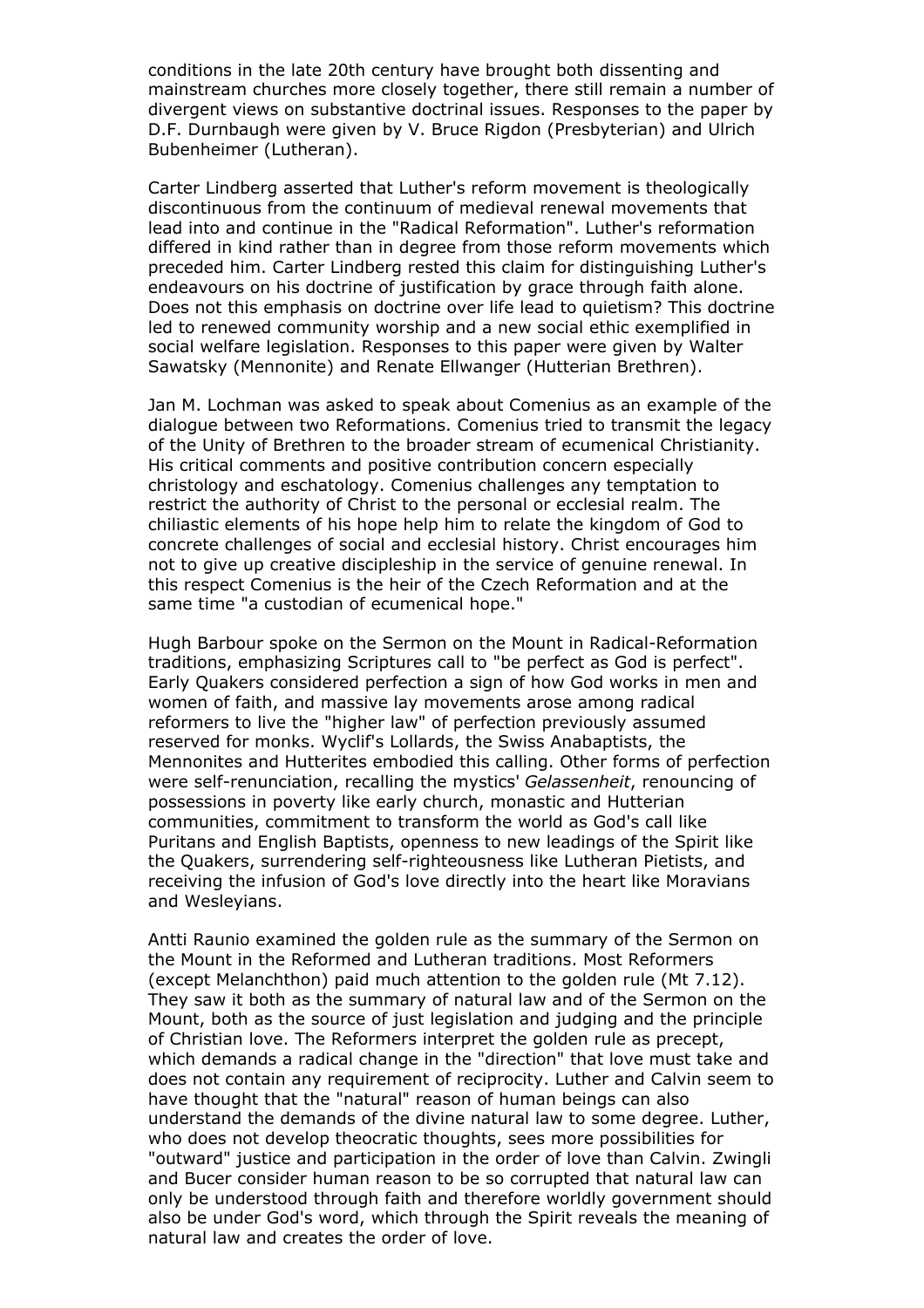Ulrich Luz spoke about the Sermon on the Mount in present biblical scholarship. Matthew's Sermon on the Mount is a challenge for the dialogue between representatives of First Reformation and Radical Reformation churches on one side, Magisterial Reformation churches on the other side, because

- 1. it understands Christian identity as *praxis*, and not as doctrine or confession;
- 2. it does not presuppose the axiomatic difference between gospel and law, but rather the (Jewish) category of law as gift of God or salvific law;
- 3. it is the expression and the basic text of a living, praying and acting community and not of an individual's relation to God.

To mainstream Protestant churches which are looking for a new identity in a situation where the visible identity of their "folk churches" is more and more put in question, this should be a real challenge. In the same way the life and theology of the First Reformation and Radical Reformation churches, for which the Sermon on the Mount was a key passage, could and should be a challenge for them.

Lukas Vischer was given the task of establishing a link between the living legacy of the Reformation and contemporary ecumenical work. The First and the Second Reformations are part of an ongoing history. The message of these movements constitutes a resource for the witness of the Protestant churches and, beyond them, for the ecumenical movement as a whole. The ecumenical movement represents a particular challenge for the churches claiming as their origin the First or the Second Reformations. They need to rediscover the universal horizon which was characteristic of their beginnings. The encounter with other churches in the ecumenical movement is for both of them a new chapter in their ongoing history.

Justification by grace remains central for the witness of the churches of the Magisterial Reformation. But the message of God's grace in Jesus Christ needs to be formulated in the horizon of today's experience. The primary concern must not be to repeat the doctrine of justification but to respond to the threats the suicidal course of the present generation creates for the future of humanity. Justification is justice for the victims of injustice and violence. In the new situation the "ascetic tradition" of Christianity acquires new meaning. Rejected by the Reformers on the ground that salvation cannot be obtained by "meritorious" acts, it needs to be revived today because of its inherent respect of the neighbour and of creation. True law protects life. A dialogue between the First and Second Reformations on Christian lifestyle appropriate for today is called for.

The encounter between the First and Second Reformations inevitably raises the question of the continuity or discontinuity between the two. Though they are similar in many respects, their response to God's word was different. But: as they witness in today's world they discover that they need one another - the resources of their histories are in many ways complementary. The new questions they face lead them beyond the controversies of the past. What is the relationship between justification and sanctification? What does sanctification mean in the horizons of today's crises - social and ecological? How can they witness to true *koinonia* in a time of fragmentation and disintegration of society? A response to this paper was given by André Birmelé (Lutheran).

Konrad Raiser in his paper entitled "Ecumenical Agenda for Today and Tomorrow" recalled the original impetus of the ecumenical movement and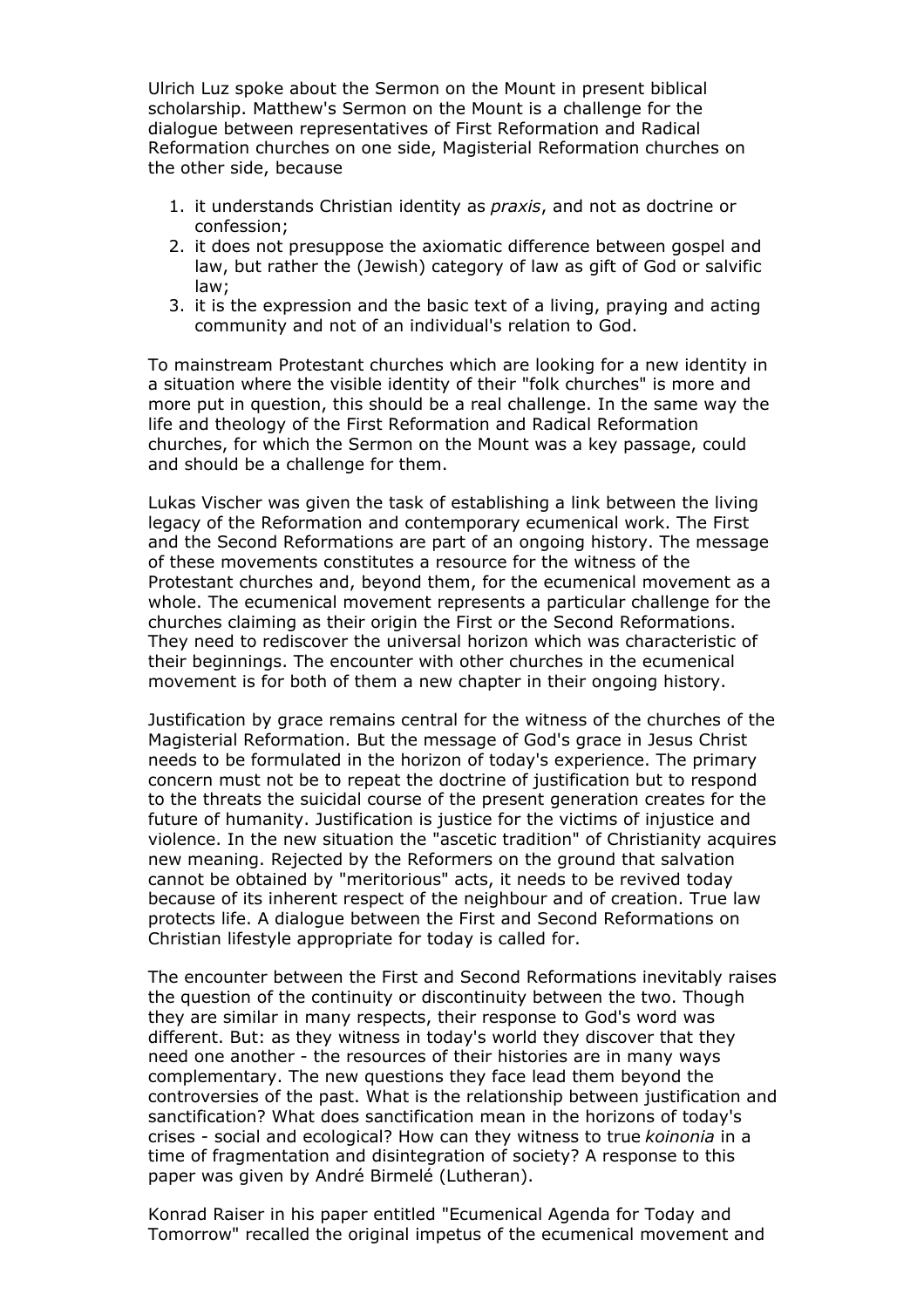underlined the necessity for reassessment. The search for a visible unity of the church has reached a decisive stage. There is a growing convergence in the conviction that *koinonia* and *diakonia* belong inseparably together. A new challenge comes from Pentecostal, charismatic, evangelical and other movements. Nowadays, Christian churches witness often in the context of renascent world religions and cultures. The question of indigenization and inculturation of the gospel has been raised with a new vigour. We are faced with the question of how to preserve the oneness and unity between indigenous expressions of the faith. Another challenge is the ecological threat to survival. We learn to see that God's *oikumene* is the whole of creation, the "one household of life". The emphasis on theology of life is an attempt to spell out a life-centred ethos promoting a culture of sharing and solidarity. We are at the threshold of the ecumenical movement where a new articulation of an ecumenical vision is emerging.

#### **I**

We have learned from each other as heirs of the First and Second Reformations. We have learned that our historical experiences are different. Heirs of the and Radical Reformations have found energy, direction and vision in the Sermon on the Mount sufficient to sustain their witness even in the face of their exclusion from the power structures of Christendom. Heirs of the 16th century Reformation have found resources in the classical doctrines of their traditions for speaking to the human situation and shaping the history and culture of national communities.

More important, we have begun to learn now to help each other by claiming our histories and traditions as common resources which help us to respond to the dilemmas and possibilities of the future. We recognized that the world in which we seek to live as Christians is one in which ever greater numbers of people are being marginalized in relation to employment, political participation, education, human rights, health, and access to scarce resources.

We have started to understand that we are not simply different churches, but different bodies within one greater church with a complementary function for each other. Churches which are heirs of the First or of the Radical Reformations, with their intensive community and their distinctive Christian life, might assume a role towards the mainstream Reformation churches which is somewhat similar to the role of the monastic orders in the Roman Catholic Church. They can remind them of the importance of a new life for Christian identity. On the other hand, the mainstream Reformation churches preserve a treasure of theological thoughts which they might be able to share with churches whose origin is the First or Radical Reformations. The time has come to realize that the First Reformation, the Magisterial Reformation and the Radical Reformation are not the particular heritage of one or another church, but our common heritage. Only then will we be able to enter together into the process of the ongoing Reformation.

We confess that our church institutions and structures are not designed for witness and ministry in such situations and are simultaneously experiencing increasingly severe reductions in members and funds, thus producing a survival mentality and outlook.

We want to continue this process of sharing in order to claim from our past the insights and experiences which may equip us to live into yet another reformation of the church and its mission in the 21st century. We believe that such a reformation requires that we think and act ecumenically.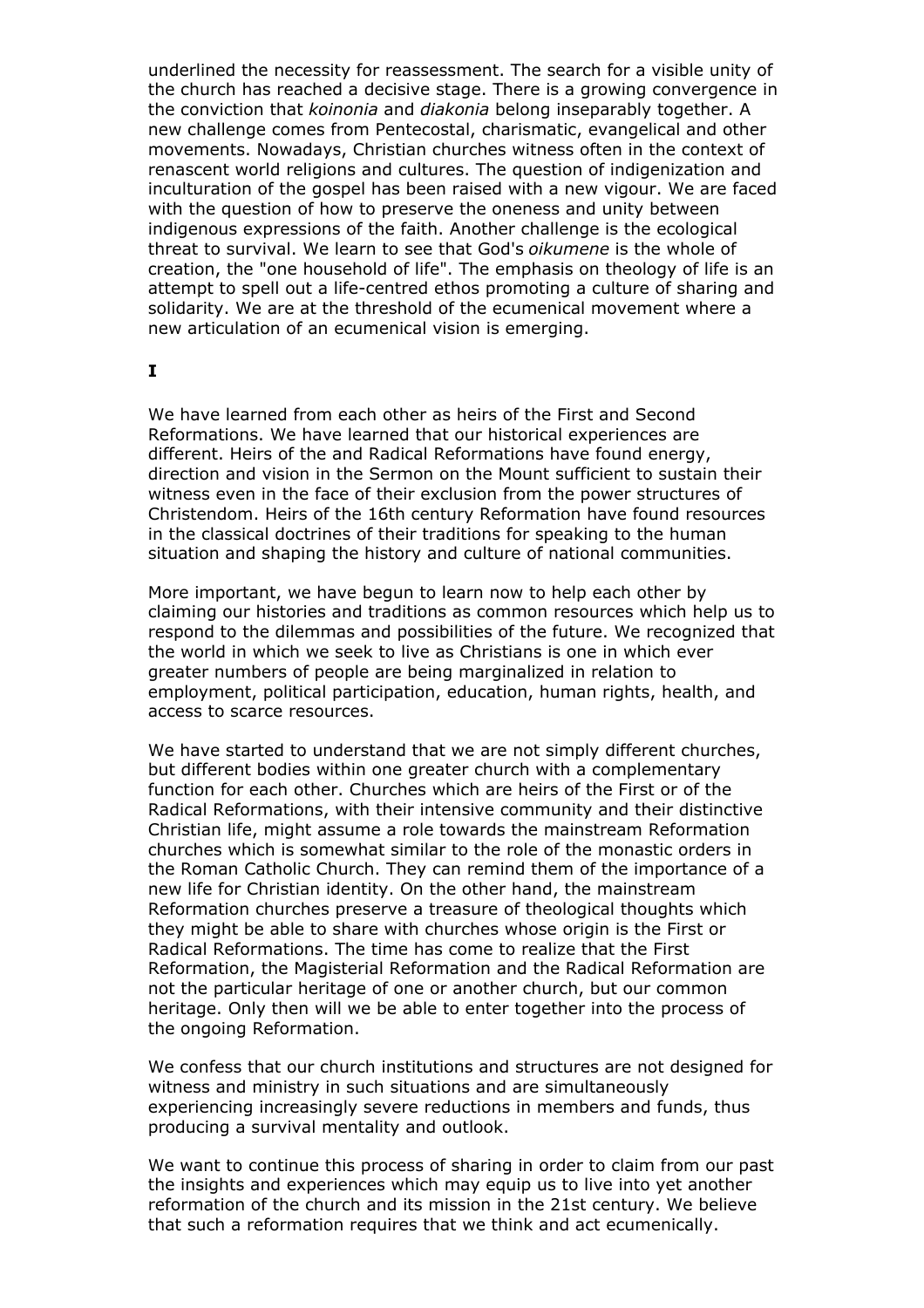For our future conversations we want to look more deeply at situations in which churches have had to learn to witness without recourse to the use of power, such as Central and Eastern Europe.

### **III**

The Third World participants who were present observed that while reflecting on the heritage of European Reformations (both the First and Second), they could see a parallel to this movement in their own situations. Like the European reformers, their struggle is how to make the Christian faith which they have received through Western missionary activities more contextual.

Probing into one's own historical heritage is basically searching for one's own identity. As long as the search for such identities is not for promoting exclusive claims nor for serving parochial interests they have a positive contribution to make in the development of a holistic sense of community. Churches which are successors to the First and Second Reformations have to raise the question of how sensitive they were when they transmitted their heritage to a different human community. In many cases, unknowingly, they considered their heritage absolutely unique and imposed it on others as they engaged in the proclamation of the gospel.

Relationships with people of other faiths was an issue that was raised by some participants and was endorsed by the Third World participants. Is there any valuable insight from the First and Second reformers on this matter? The First and Second Reformation Christians were not living in a totally mono-Christian situation. At least in some situations they had to interact with Jews and Muslims. Did their preoccupation with the church and the Christian community prevent them from relating to the larger society both in their immediate surroundings and elsewhere in Europe?

## **IV**

We expressed deep appreciation for the valuable and important insights of these days. We rejoice that the Prague conversations on Reformation were broadened to include voices from the 16th century Magisterial Reformation.

We call for continued dialogue and a yet more expanded circle of participants. We wish more fully to engage the practical concerns that arise in living our faith in difficult and diverse cultural and ecclesial contexts in relation to the theological considerations and historical legacies we treasure.

We desire another gathering, with continued emphasis on Reformation as the church's response to God's life-giving presence in each age and place. We suggest focusing on questions around God's acceptance of us and human transformation. Avoiding technical theological language, we might ask how we talk about what God is doing among us in the whole created order, among humankind, in the church, and in personal lives. Or, how we discern and embody marks of the church amid the challenges of our societies. How we learn from our forbears' suffering and marginalization as we face cultural marginalization or diminishment.

We cherish each tradition's commitment to its legacy. We honour the particularities of one anothers' faith and praxis, and seek to support and learn from each other as all learn deeper faithfulness incarnating our